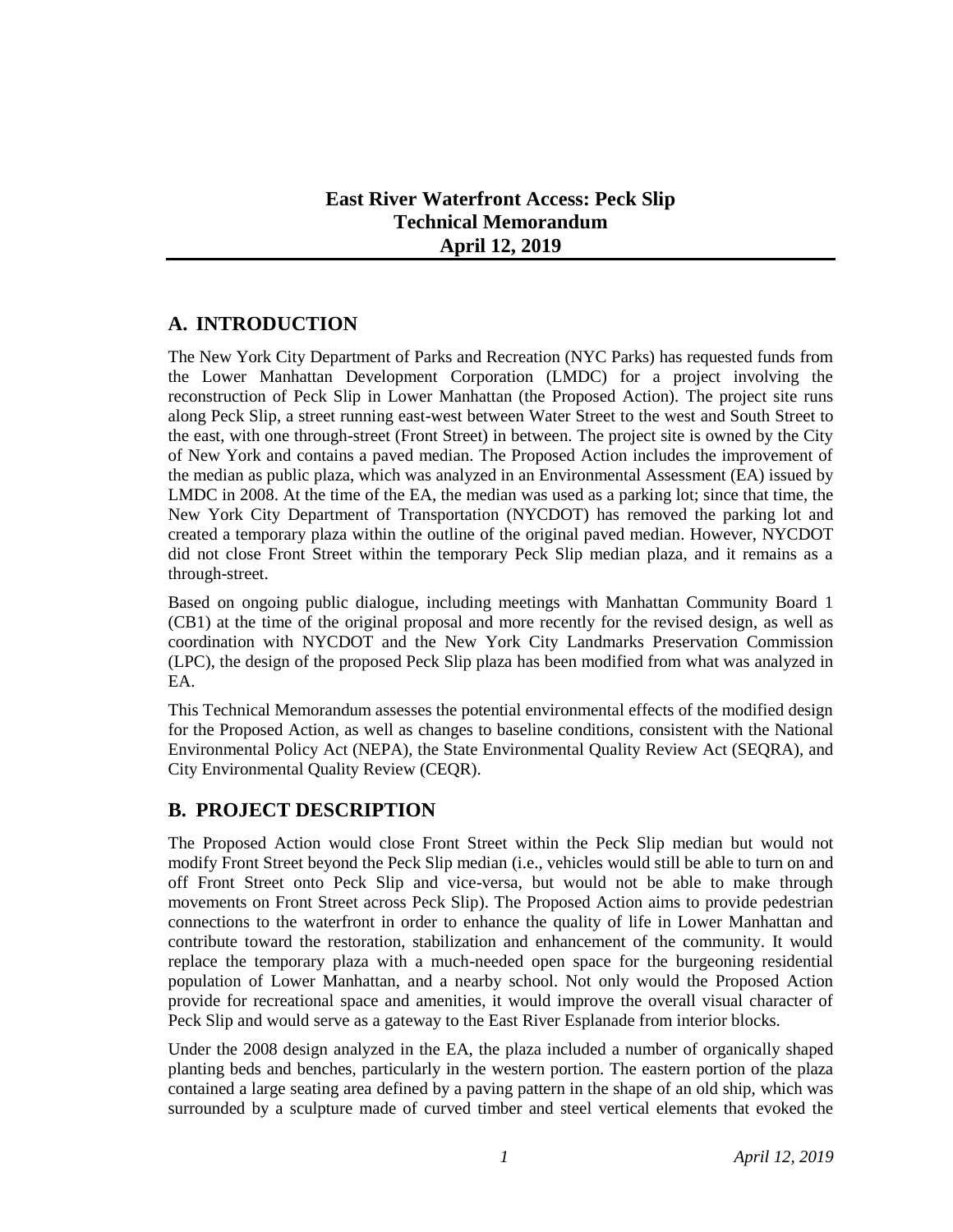remnant framework of such a ship. Due to site restrictions, which include a New York City Department of Environmental Protection (DEP) utility corridor which runs through the median, the design has been revised to remove the ship sculpture, reconfigure the planting beds, and modify the paving materials (see **Figure 1).** The modified design includes a line of stepped granite slabs at the eastern end of the plaza, some with stainless steel and recycled plastic lumber bench units, to create a two-sided amphitheater for sitting. Both the 2008 design and the modified (2019) design close off Front Street to vehicular traffic through Peck Slip, allowing the park to be one cohesive space. As with the 2008 design, the perimeter of the plaza would include a row of large granite slab curbs, however, at the entrances to the plaza, nautical themed bollards would replace the granite slabs, providing a porous entrance for pedestrians (see **Figure 2**).

# **C. ENVIRONMENTAL ANALYSES**

## **LAND USE, ZONING, AND PUBLIC POLICY**

#### *LAND USE*

The project site is located in a primarily residential area: the blocks surrounding the project site generally contain historic 4- to 8-story buildings (part of the South Street Seaport Historic District) that have been converted to residential use, as well as several recently constructed apartment buildings. One of the recently constructed apartment buildings (24 Peck Slip) is adjacent to the project site, fronting on the west side of Peck Slip north of Front Street. The majority of the residential buildings contain retail uses on the ground floor, particularly restaurants. Other uses in the area of the project site include hotels (such as the Mr. C Seaport Hotel adjacent to the project site at 33 Peck Slip) and the Peck Slip School (PS 343—formerly a United States Post Office) at 1 Peck Slip. The area fronting on the east side of Peck Slip south of Front Street contains a large Consolidated Edison facility

The Proposed Action would not result in a change in land use on the project site, which is currently a temporary plaza. With the modified design, the Proposed Action would complete the improvement of the project site as public open space, and would provide for additional amenities such as seating and planted areas. The proposed project would compliment the existing residential, retail, and school uses in the nearby area by providing recreational space and improving the visual character of the project site. Therefore, the Proposed Action would not result in any significant adverse impacts to land use.

#### *ZONING*

The project site is located within a commercial zoning district (C6-2A), however, the portion of the project site south of Front Street is designated as park area on the zoning map. As the project site is limited to the mapped right-of-way and park area, zoning regulations are not applicable. The Proposed Action would not affect zoning regulations applicable to any other site. Therefore, the Proposed Action would not result in any significant adverse impacts to zoning.

### *PUBLIC POLICY*

The project site is located within the boundaries of New York City's Coastal Zone. Therefore, the Proposed Action is subject to a consistency review under the City's Waterfront Revitalization Program (WRP). The WRP is the City's principal Coastal Zone management tool and establishes a broad range of public policies for the City's coastal areas. A local WRP, such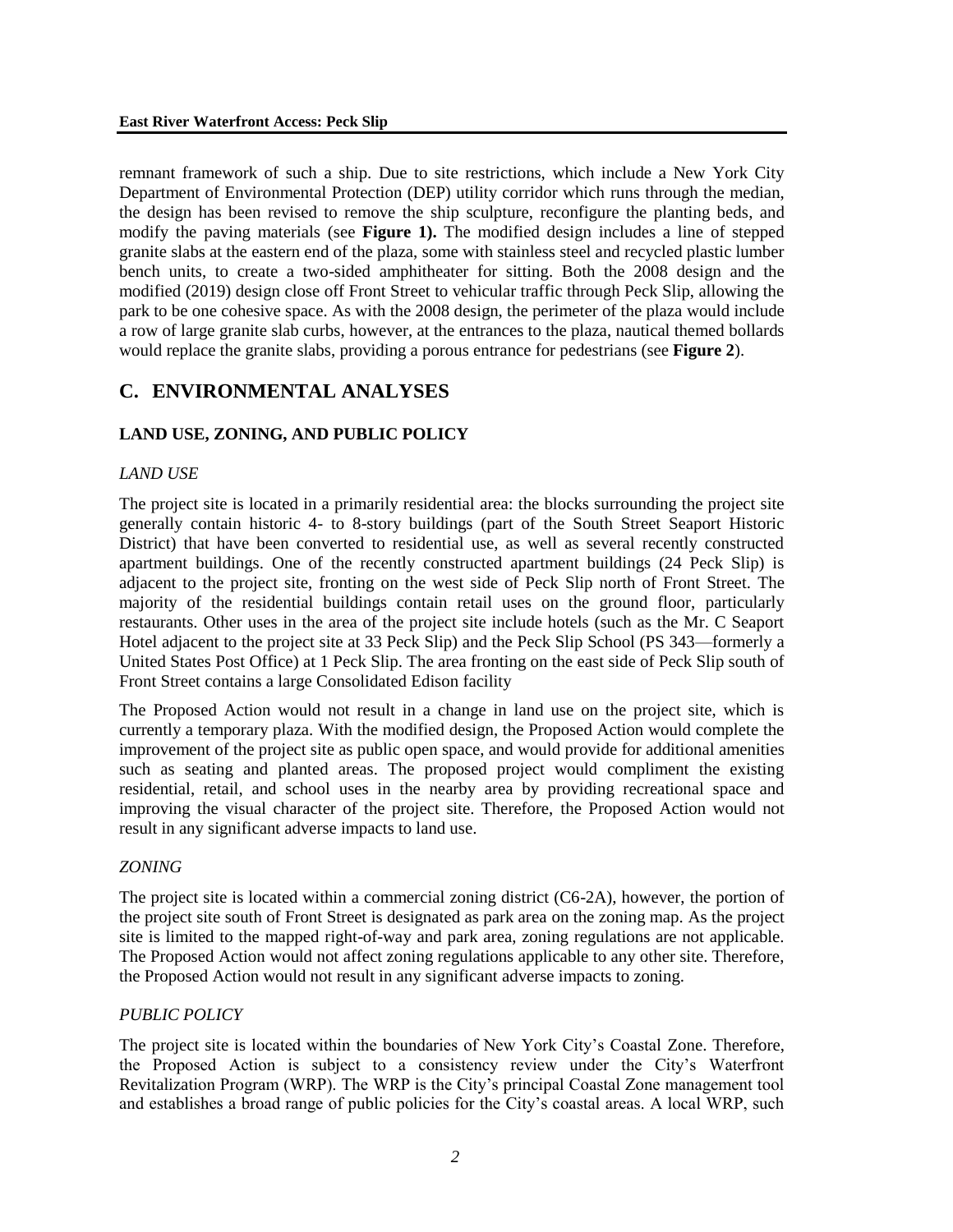as New York City's, is subject to approval by the New York State Department of State (NYSDOS) with the concurrence of the United States Department of Commerce pursuant to applicable State and federal law, including the Waterfront Revitalization of Coastal Areas and Inland Waterways Act and the Federal Coastal Zone Management Act. The WRP was originally adopted by the City of New York in 1982, revised in 2002, and revised again in 2013. The most recent revisions were approved by the City Council in 2013 and adopted by NYSDOS (with the concurrence of the U.S. Department of Commerce) in 2016.

The guiding principle of the WRP is to maximize the benefits derived from economic development, environmental conservation, and public use of the waterfront, while minimizing the conflicts among these objectives. The Proposed Action would be consistent with and supportive of the applicable WRP policies. In particular, the Proposed Action would enhance public open space and pedestrian access in the waterfront area (Policy 8) and improve the visual character associated with the urban context of the waterfront (Policy 9). Concerning flood resiliency (Policy 6), the project incorporates materials that are durable and resistant to storm tide inundation. In particular, the primary paving and building material (granite block, planks and slabs, set on concrete bases) will be heavy, durable, strongly secured and salt-water resilient. Bench units will utilize materials (stainless steel and recycled plastic lumber) that will also be durable and strongly secured, as well as corrosion proof and rot resistant. The planting materials were selected for adaptation to harsh shoreline conditions, including wind resistance, salt tolerance, and ability to survive a severe storm tide inundation. Therefore, with the modified design, the open space amenities would be able to withstand a flood condition with no damage or displacement.

Overall, the Proposed Action would not affect any public policy applicable to the project site and is consistent with initiatives to improve the quality of life in Lower Manhattan and the waterfront area. Therefore, the Proposed Action would not result in any significant adverse impacts to public policy.

## **HISTORIC AND CULTURAL RESOURCES**

The 2008 EA considered historic and archaeological resources in detail. The project was not expected to have adverse physical, visual or contextual effects on architectural resources. On January 22, 2019, the New York City Landmarks Preservation (LPC) voted to approve the Proposed Action stipulating ongoing consultation with the staff regarding the number and species of the trees and the requirement of a Commission Binding Report prior to the commencement of construction.

The *Phase IA Archaeological Documentary Study of Peck Slip between Pearl and South Streets; Water Street between Beekman and Dover Streets; and Front Street between Peck Slip and Dover Street* prepared by AKRF, Inc. in 2007 concluded that the project site had low potential for the recovery of pre-contact archaeological resources, but it also identified several types of historic archaeological resources that might be disturbed depending on the depth of excavation and construction. Testing was recommended in areas where construction could reach potentially sensitive levels of the project site in order to avoid impacts to historic architectural resources.

A Programmatic Agreement (PA) dated September 15, 2009 regarding the East River Waterfront Access Project at Peck Slip (Proposed Action) and the Peck Slip Reconstruction Project (NYCDOT project) was signed by the Federal Highway Administration (FHWA), the New York State Historic Preservation Office (SHPO), LMDC, the New York State Department of Transportation (NYSDOT), and the New York City Department of Design and Construction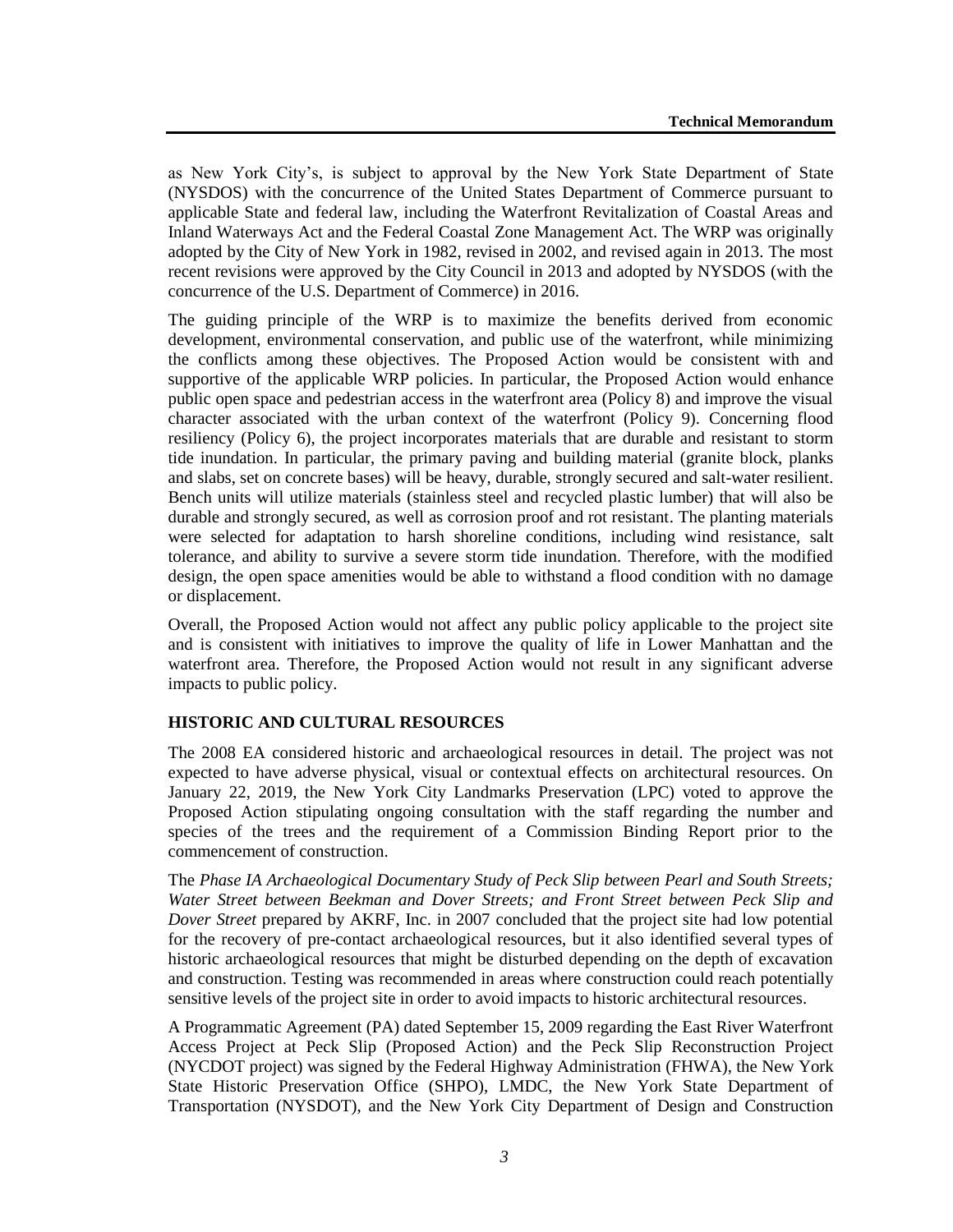(DDC). The PA states that the projects will not have any adverse impact on historic architectural properties. However, it also states that the Phase IA studies for the projects indicate the areas of construction for both projects may be sensitive for historic archaeological resources at certain depths. In order to avoid adverse impacts to such resources or to minimize or mitigate such impacts, an archaeological monitoring plan and unanticipated discoveries plan to be reviewed and approved by SHPO was required for the Peck Slip Project.

The *Archaeological Monitoring Protocol and Unanticipated Discoveries Plan for the Reconstruction of Peck Slip* prepared by AKRF, Inc. for LMDC for the Proposed Action was reviewed by SHPO and LPC and revised and approved in September 2018 (see **Appendix A**). It includes a summary of previous archaeological investigations, descriptions of the types of potential archaeological resources on the site, a scope of work for monitoring, a description of laboratory processing and artifact analysis, and a description of the reporting process. It also includes an unanticipated discoveries plan and a human remains discovery protocol. Archaeological monitoring areas and depths are identified in Figure 4 of the Plan.

With the implementation of monitoring and analysis as outlined in the Plan, and as stated in the EA, the Proposed Action is not expected to have significant adverse impacts on archaeological resources.

### **URBAN DESIGN AND VISUAL RESOURCES**

As noted above and as shown in **Figure 1**, the modifications to the design of the Peck Slip plaza include the removal of a ship sculpture which defined the seating area on the eastern portion of the plaza. With the modified design, the eastern end of the plaza features a line of stepped granite slabs at the eastern end of the plaza, some with stainless steel and recycled plastic lumber bench units, to create a two-sided amphitheater for sitting, as well as one of the plaza's three triangular shaped planters. As with the 2008 design, the western end of the plaza features the other two planters, however the planters have been reconfigured to create a clearly defined path through the plaza, and to open up the views of the eastern portion of the plaza, the Brooklyn Bridge, and the East River. Whereas the 2008 design included a line of trees along the southern side of the plaza, under the modified design the trees have been relocated to the northern side of the plaza in order to avoid impacts on the DEP utility corridor. The modifications also include placing nautical themed bollards at the entrances to the plaza rather than granite slabs, thereby providing a porous entrance for pedestrians.

Overall, the modifications are intended to create a more elegant, cohesive, and simple composition for the plaza. As with the 2008 design, the modified design would improve a publicly accessible open space with landscaping and seating that would enhance physical and visual access to the East River waterfront and the surrounding South Street Seaport. While the Proposed Actions would close the short segment of Front Street that extends through the project site, this alteration to the street pattern is limited and would maintain views to and through the project site, which would not be considered adverse. Therefore, the Proposed Action is not expected to adversely affect urban design or visual resources.

## **TRANSPORTATION**

As previously stated, following completion of the EA, NYCDOT removed on-street parking within the Peck Slip median to build a temporary plaza, but did not close Front Street within the temporary Peck Slip median plaza, and it remains as a through-street. In terms of traffic operations, since the temporary plaza boundary and original on-street parking area boundary